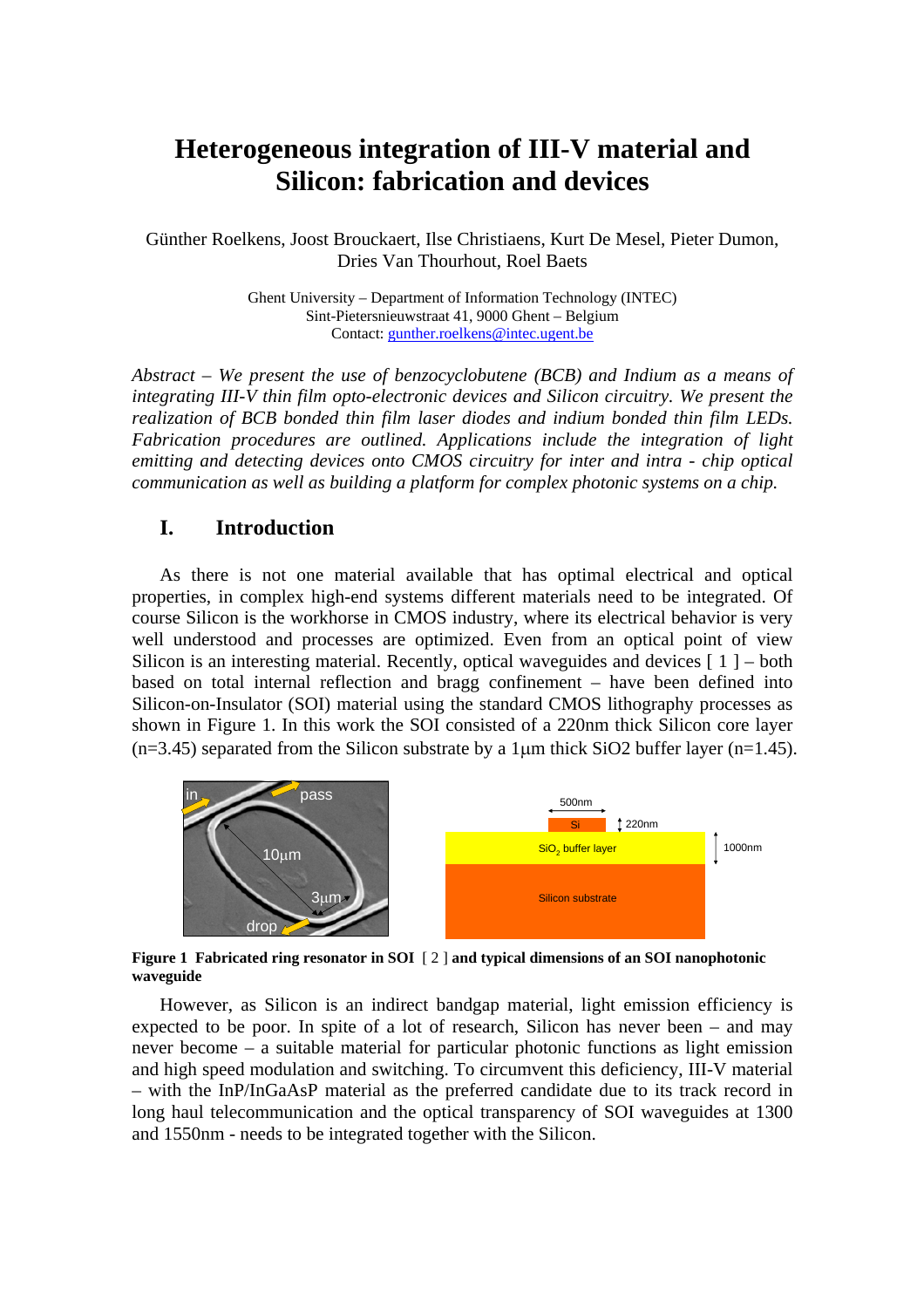There are different ways to achieve this integration. Direct growth of InP on Silicon results in high dislocation densities due to the large mismatch in lattice constant, hence resulting in poor material quality. In direct wafer bonding [ 3 ] two polished wafer surfaces are fused together. This technique requires advanced chemical mechanical polishing (CMP) of structured surfaces to meet the requirements for bonding. To overcome these difficulties, there is a lot of interest to use an intermediate layer material – polymer  $[4]$ , metal  $[5]$  or spin on glass  $[6]$  – to bond III-V thin films onto a Silicon substrate. In this paper we will focus on the use of benzocyclobutene (BCB) and Indium as a bonding material for heterogeneous integration. As this is a very generic technology, the applications can be diverse: from building a photonic system-on-a-chip with passive SOI waveguides and active III-V devices to building CMOS chips with inter and intrachip optical interconnects or optical clock distribution.

### **II. Device Fabrication**

#### A. BCB bonding

Benzocyclobutene is supplied by Dow Chemicals under the commercial name Cyclotene. It is widely used in the microelectronics work as a dielectric and passivation layer. It exists in two varieties: a photosensitive one and a dry-etch one. The dry-etch BCB can be bought in several varieties each differing in viscosity and therefore in achievable layer thickness (varying from 1 to 25µm). We have worked with the Cyclotene 3022-46 with layer thicknesses from 2.4 to 5.8 µm.

The bonding procedure is performed in a class 100 clean room. The processing can be roughly divided into three parts: die cleaning, die-to-wafer bonding and InP substrate removal [ 7 ]**.** The BCB bonding procedure starts with a thorough cleaning of both the transfer substrate and the die by means of acetone, isopropylalcohol (IPA) and a final rinsing in deionized water. The samples are then dried in an oven at a temperature between 100 and 120°C. An adhesion promoter (AP-2500) is then spun onto the dried transfer substrate to ensure a reliable bonding, followed by spinning of the BCB itself. The BCB is spun at a speed of 2000 to 3500 rpm, depending on the desired layer thickness. The sample is then placed on a hot plate (150°C), thereby rendering the BCB somewhat less viscous and allowing an initial outgassing. The use of the hot plate seems to be an important issue with respect to the obtained bonding quality. Next, the III-V semiconductor die is placed on the BCB. It can still be moved around to accurately align the cleavage planes of the transfer substrate with those of the die. After the positioning of the die on the BCB layer, the bonded sample is placed in an oven and is cured at 250 °C for one hour. This is done under a nitrogen atmosphere since the presence of oxygen can lead to oxidation. The polymerization process is based on a thermal rearrangement process, meaning that no by-products are created. After baking, the original substrate is removed by means of mechanical thinning until a substrate thickness of about 50µm is reached. The remaining InP is chemically removed in a HCl etching solution. This etching stops automatically on an InGaAs or InGaAsP etch stop layer that is embedded in the die.

Using this technique thin film laser diodes have been processed and characterized. A SEM cross-section of the device is shown in Figure 2. The laser diodes were bonded onto a GaAs substrate to allow easy cleaving of the devices. Threshold current in pulsed operation doubled compared to unbonded reference laser diodes. Due to the large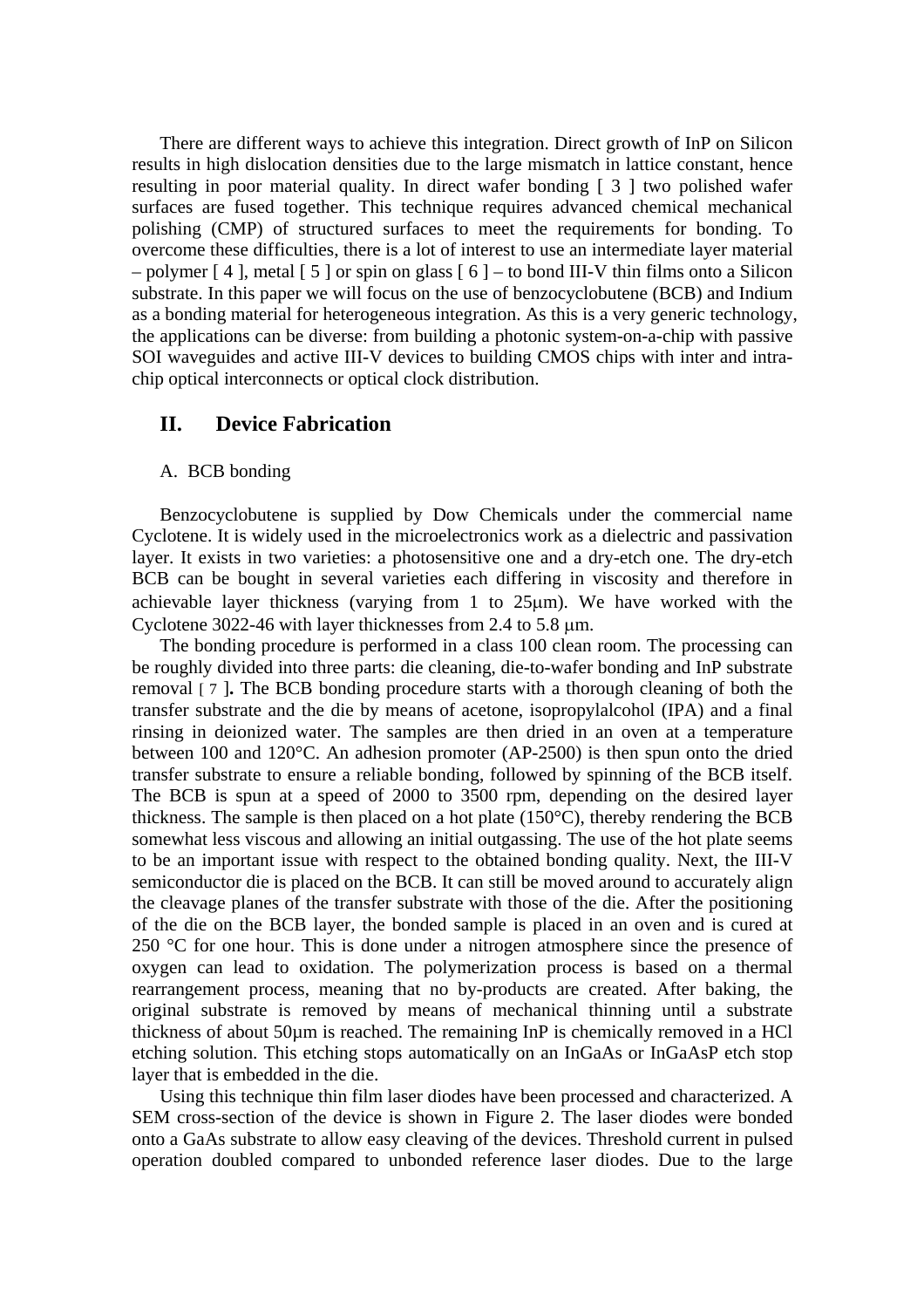thermal resistance of the BCB bonding layer CW operation was prohibited. This problem could be solved by adding a low thermal resistance path through the BCB layer to the substrate, i.e. using a thick plated n-contact. The processing sequence is shown in Figure 3. As was shown in [8], efficient coupling of light from these laser diodes to an underlying SOI circuit is possible. Fabrication of this kind of coupling structures is ongoing.



**Figure 2 SEM cross-section of fabricated devices: thin film laser diode bonded onto a GaAs substrate using BCB bonding. Polyimide was used as an isolation material.** 



**Figure 3 Processing sequence of bonded laser diodes: before bonding Ti/Au layers are deposited on both the GaAs substrate and InP die. Samples are bonded using BCB and the InP substrate removed. The laser ridge is defined and a top contact (n-type) is fabricated. Now this contact is used as a mask to laterally isolate the lasers and a contact opening is etched in the BCB. Polyimide is used as an isolation material to define the final contacts. The n-type contact may serve as a heatsink for the device.** 

#### B. Indium bonding

As the low thermal conductivity of BCB prohibits CW operation of the fabricated devices without special heatsink structures, we investigated the use of solder as a bonding material. While a hard solder material makes the bond very brittle due to its small plastic deformation ability, the use of a soft solder material reduces the stress in the bonded structure. As electronic industry moves towards the use of lead-free materials we investigated indium as a means of fabricating III-V thin film devices.

The bonding procedure starts by depositing a Ti (100nm) and Au (300nm) layer onto an InP die and silicon substrate. Then 2µm In is deposited on the Si substrate. Formed oxides are removed by immersing the silicon substrate into a diluted HCl solution. The samples are attached and bonded by allowing the solder to melt (220 °C for 10 minutes). After bonding the InP substrate is thinned both mechanically and